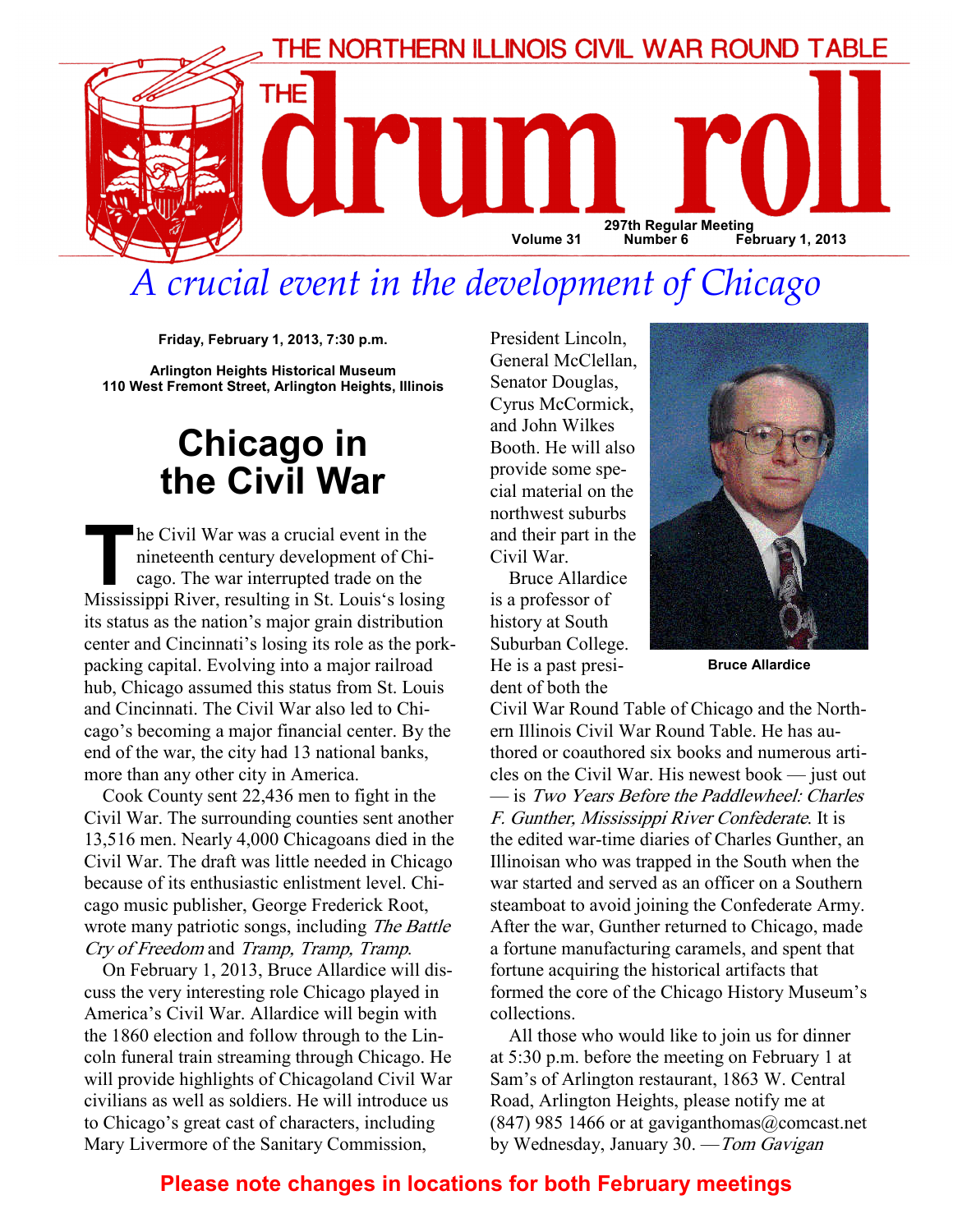# To Meet Every Contingency

## By Tom DeFranco

O n Friday, January 3, I had the pleasure to address the Northern Illinois Civil War Round Table about General George Meade's alternative plan during the 1863 Pennsylvania Campaign and more generally, his leadership at that important moment of the war.

The common image of George Meade is of a timid commander willing to just sit behind his

defenses and receive attacks launched by Confederate General Robert E. Lee's vaunted Army of Northern Virginia. By contrast, Meade's image should be of a dynamic, flexible commander willing to investigate all avenues of approach to winning the campaign. Was he willing to defend? Absolutely — if conditions warranted a more conservative posture. Was he willing to attack? Absolutely — if he saw a decent opportunity.

The orders he received from Washington (only 3 days before the battle at Gettysburg started) were twofold. First, he was to keep in mind that he had to protect Baltimore and Washington,

DC, from Lee's army. The other,

equally important, objective was to keep in mind that he commanded the army of operation against Lee. Accordingly, Meade saw his first order of business as determining the locations of the corps of his own army. Immediately afterward he sought to identify and establish his base of operations. Within hours of assuming command he identified that location as Westminster, MD. Westminster offered both a direct turnpike and a direct railroad connection with Washington and Baltimore. Then he had to find a good location to defend that base.

That defensive line was found to be some eight to ten miles north of Westminster at its closest. The line would be behind (south of) the Big Pipe Creek. Big Pipe Creek ran for about 20 miles Page 2 drum roll, February 2013



General George Meade

from Manchester, MD, in the east to Middleburg, MD, at the western end. There was much to recommend it as a defensive position: It was a natural water barrier between the attackers and defenders, the defenders would be placed on high ground along most of the line, it covered all the north-south routes between Pennsylvania and Baltimore, and there were good lateral roads facilitat-

> ing movement of reinforcements and communication. From the point of view of a commander who might want to remain flexible as to which posture to assume (offensive or defensive), the position was ideal. The north-south routes allowed for quick support by infantry for cavalry that might run into Lee's main body while also covering all the routes to Baltimore. So Meade was able to be aggressive as well as defensive simultaneously.

> Of course, that is exactly what happened when General John Buford's two brigades ran into General James Johnston Pettigrew's brigade on June 30. Eventually, Meade chose to defend the ground at Gettysburg based on the advice

of his best subordinates. That did not stop him from looking for ways to attack, though. As late as the morning of July 2, he asked XII Corps commander, General Henry Slocum, to reconnoiter the ground around Culp's Hill for the feasibility of counterattacking Lee. It was not feasible, and Meade remained in a defensive position. And throughout the battle, he out-generaled Robert E. Lee, dishing out the first noteworthy tactical defeat to Lee in a major battle since Malvern Hill. Meade did not have a true independent command for very long, but he used that opportunity wisely when it mattered most.

I wish to thank those who attended my presentation. Again, it was truly a pleasure to reintroduce the round table to General George Meade.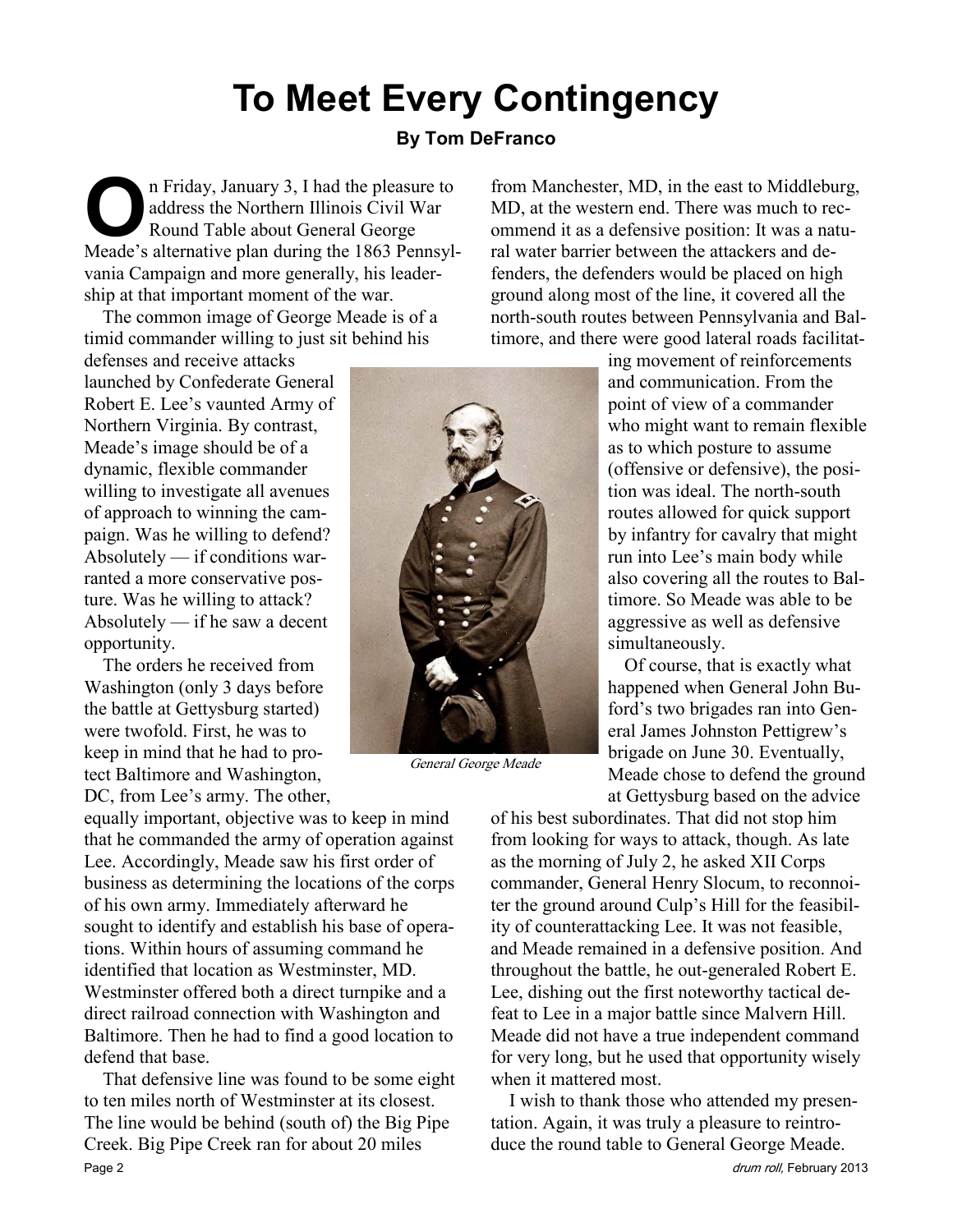### Someone You Should Know

George Lee Schuyler, the first Ordnance Department agent sent to Europe to obtain arms for the Union, was born into a wealthy and noted family. His grandfather, Philip, was a general in the American Revolution. His father was a Congressman from New York. George married a granddaughter of Alexander Hamilton's, and when she died married her sister. Hamilton, it turns out, had married one of General Schuyler's daughters.

George Schuyler was a civil engineer and had interests in railroads and steamships, but is best known as a founder of the New York Yacht Club and part owner of the racing yacht America. As the surviving owner he gave the trophy, known as the America's Cup, back to the Yacht Club to serve as the prize awarded yet today for the winner of yachting's most prestigious race.

George's older stepbrother, Robert, was his partner in several ventures. Robert became president of several railroads, including the New York and New Haven and the Illinois Central, which hired a young lawyer named Abraham Lincoln. Robert, however, ran afoul of the law when he conspired to sell fraudulent stock certificates. He also was discovered to have kept a mistress using railroad funds and was suspected of being a bigamist. He escaped to Canada and on to England. Robert later wrote the directors of the New York and New Haven Railroad that his brother George had no knowledge of the fraud and should not be held accountable for his (Robert's) actions.

Robert died a little over a year later; his illgotten gains were never recovered. The body, or at least a casket, was returned to New York for burial. Many believed that this was another fraud. So strong was society's condemnation that his name was virtually stricken from record.

So goes the old saying: You can pick your friends, but not your relatives. — Dave Noe

### Book Discussion Group

drum roll, February 2013 **page 3** The Civil War book discussion group at the Eisenhower Library, 4613 North Oketo Avenue (just south of Lawrence Avenue), Harwood Heights, meets on the first Saturday of the month from 10 until 11:30 a.m. The topic for February 2, 2013, is any book on President Abraham Lincoln.

# February Events

February 6, Lake County Civil War Round Table. Doug Stiles will speak on his ancestor, One of Lincoln's Engravers.

February 8, Chicago Civil War Round Table. Mary Abroe will speak on Charles Grosvenor, Colonel, 18th Ohio.

February 8, Civil War Museum, Kenosha, WI. Tom Rafiner will discuss General Order No. 11, issued by the Union Army in August 1863 in response to William Quantrill's raid on Lawrence, Kansas. Information on all Civil War Museum programs is available at (262) 653-4140 or www.thecivilwarmuseum.org.

February 15, Salt Creek Civil War Round Table. Bruce Allardice will speak on the Civil War in the **Movies** 

February 16 and 17, Civil War Museum, Kenosha, WI. Civil War Medical Weekend includes programs and exhibits commemorating the role of physicians, nurses, and caregivers. Patricia Lynch will talk on the Milwaukee Soldiers Home, one of the first federally funded homes created to care for veterans after the Civil War, February 16, 1:00 p.m. Curator Doug Dammann will present artifacts from the collection of Surgeon Benjamin Franklin White, 1st Wisconsin Infantry, February 16, 3:00 p.m. Leslie Goddard will portray Civil War Nurse Clara Barton, February 17, 1:00 p.m. February 22, Civil War Museum, Kenosha, WI. Historian Steven Rogstad will introduce the 1940 film classic, Abe Lincoln in Illinois, comment during an intermission, and answer questions concerning its historical accuracy, 6:30 p.m., \$5. February 23, Grayslake Historical Society. Charles Banks will speak on the Lincoln Funeral

Train, 2 p.m.

#### Women's Civil War Book Club

The next book for the Civil War book club for women is *The Notorious Mrs. Winston* by Mary Mackey. The next meeting of the group is scheduled for Sunday, March 3, at 2 p.m. at the home of Kathleen Lange, 1458 East Olive Street, Palatine. If you are interested in joining the group, please contact Denise Limburg at dlimburg@prodigy.net or (847) 382-1022, or Mary Banks at (847) 497-3149 or zeller1@comcast.net.